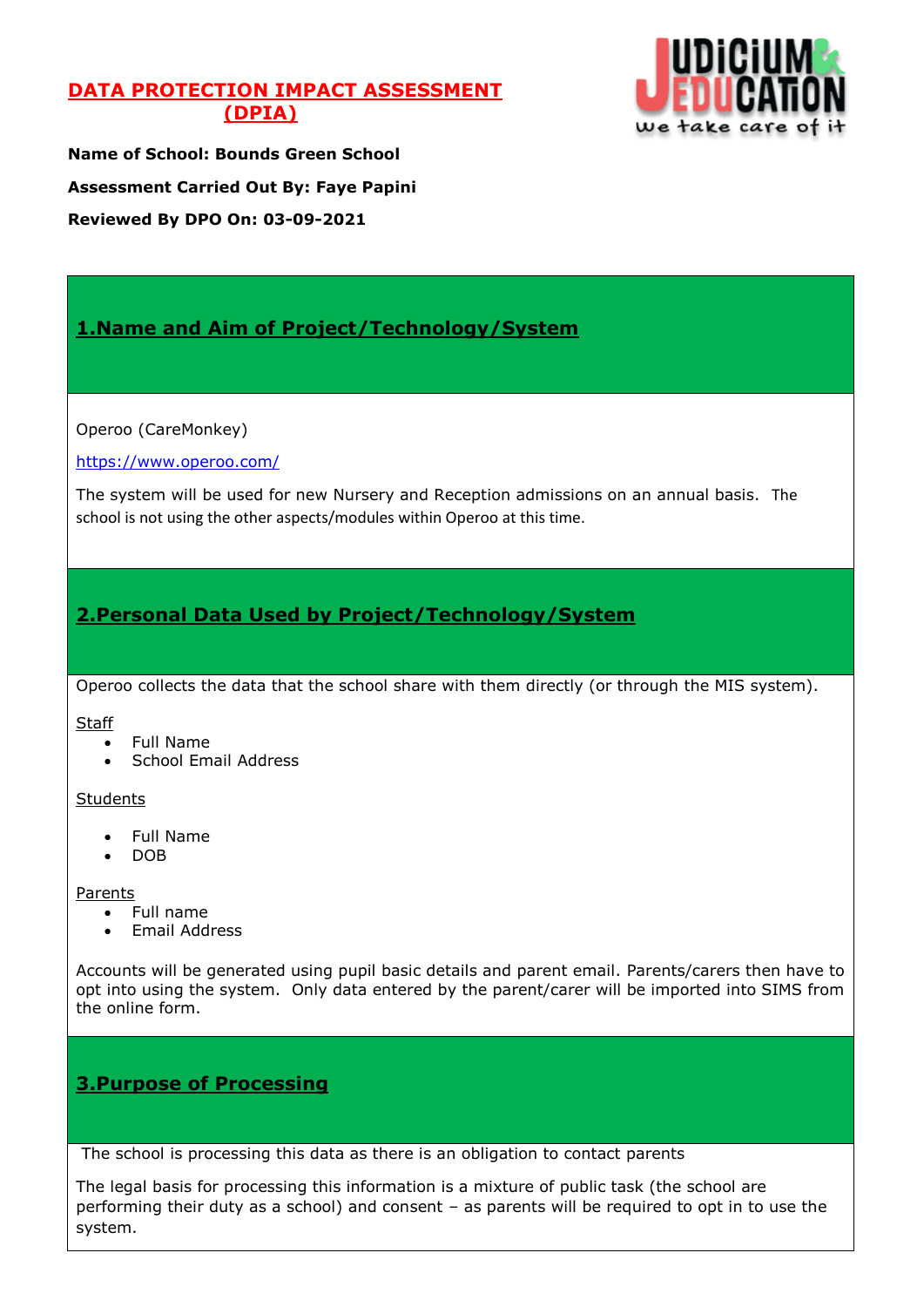

## **4.Steps taken to protect data**

#### Steps Taken by Operoo

- Operoo is designed for Adult Users to share electronic admission form and any relevant medical and consent forms with other Organisations on behalf of themselves, or for Individuals they are responsible for (e.g. their child).
- The Emails they send (like most emails) are sent encrypted, however they are stored on third party systems (e.g. email clients such as gmail/outlook) as clear text. For this reason, emails they send never contain any confidential information such as medical information or contact details.
- Limit access to Personal Information about you to employees who we believe reasonably need to come into contact with that information to provide Services to you or in order to do their jobs.
- Operoo uses SSL encryption to store and transfer Personal Information. Despite this, the security of online transactions and the security of communications sent by electronic means or by post cannot be guaranteed.
- Your account is always password protected, and we utilize strong password policy and non-reversible hashing for storage of the password.
- Additional security option to enable Two-Step Verification, (also know as Two-Factor Authentication) which prevents anyone from accessing individuals account without possessing the physical device.
- The security sub-layer is capable of detecting any anomaly within the system to proactively prevent malicious activities and alert their security staff.
- Operoo will always notify individuals by email when your account has been accessed from a new device.
- Operoo uses military level security the highest standards in Internet and data security.
- Data is always encrypted at rest and in transit.
- Our security layers include strong cryptographic implementations (such as 256 bit encryption, 256 bit data encrypted TLS systems using Advanced Encryption Standards) and defensive-in-depth network protection (with multiple firewalls and active monitoring systems).
- Operoo has an ongoing security and compliance program that includes penetration testing, [vulnerability](https://operoo.com/report-a-vulnerability/) testing and code reviews by independent third parties.
- Operoo's network is designed with security in mind. This includes intrusion detection firewalls and monitoring.
- The Company regularly conducts penetration and threat modelling to ensure our network is properly secure and up-to-date.
- The Company backs up the school's data in the same region every hour.
- Operoo's physical infrastructure is hosted and managed within Amazon's secure data centers, utilising the redundant services of Amazon AWS. AWS provides a highly reliable, scalable and secure infrastructure platform designed to tolerate system or hardware failures with minimal impact.
- The Operoo System consists of various service components that are all load balanced across multiple redundant instances. This ensures that any single hardware or data centre failure does not impact the delivery of their services. In addition, by hosting their servers in the AWS data centers, they take advantage of Amazon's redundant power, environment and internet connectivity systems.
- Operoo databases are provisioned using Amazon's RDS service which gives us the ability to do point-in-time recovery. The Company periodically tests its Disaster Recovery Plan by practicing starting new instances and restoring databases within the AWS infrastructure. Any hidden unknown dependencies during these tests are identified and logged for remediation.
- The Company's business continuity plan also takes into account the continued operation of the head office in Melbourne Australia and the availability and backup of key staff required for continued delivery of our service.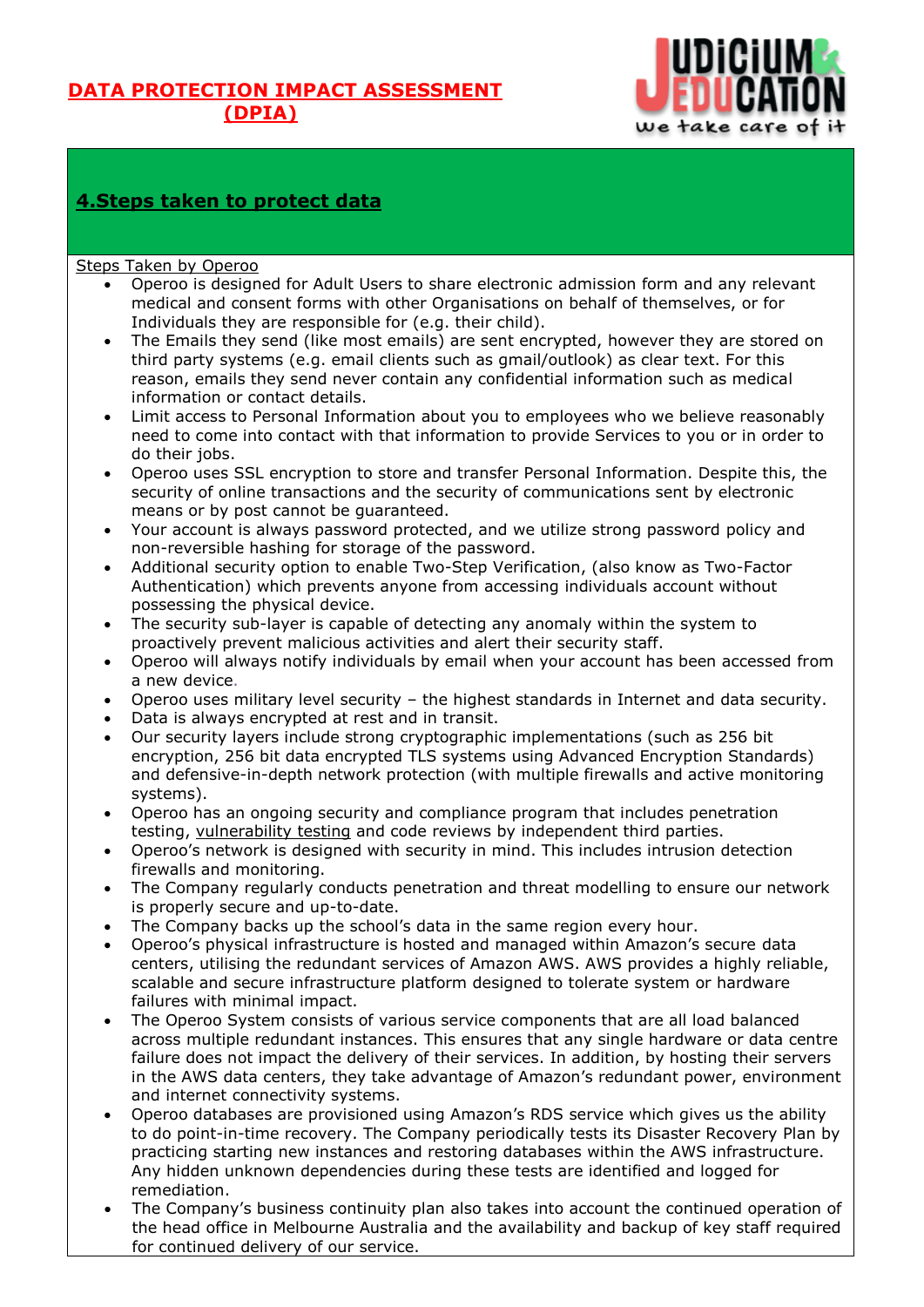

- AWS computing environments are continuously audited, with certifications from accreditation bodies across geographies and verticals including ISO 27001, FedRAMP, DoD CSM, and PCI DSS.
- AWS is fully compliant with applicable EU data protection laws, and the AWS Data Processing Agreement incorporates the model clauses. This means that users wishing to transfer personal data from the European Economic Area (EEA) to other countries can do so knowing that their content in AWS will be given the same high level of protection it receives in the EEA.
- Data is stored on servers in that region, and will never be stored outside of that region. For citizens (data subjects) in the EU, data is stored in Ireland (Dublin).

Mobile Data Security

- The Operoo App is registered on a device using a unique username and password. Second Factor code/fingerprint is then required to access data.
- Data is only accessible by authorised users with that unique username and password.
- All data transfer is handled over SSL secure connections. Operoo uses an "Extended Validation" SSL site certificate so that users can be sure they are talking to Operoo when accessing the data.
- When the Operoo App is accessed on a mobile device or tablet, the data is stored in an encrypted format to give authorised users access to emergency information, even when they are offline or outside mobile range.

#### Steps taken by the School

- Authorised users who can send communications have received training on its use
- To implement complex passwords to access the App and encourage parents to also adopt a complex password.
- Each user at the school has its own username and password and there are different levels of access (depending on job role).
- To retain data in line with the School's data retention policy.
- Awareness on use of Operoo
- Data will be treated with the strictest confidence.
- School will be sharing Parents' contact details (email addresses and mobile phone numbers). These are considered medium risk details as the user has the protection of choosing to reject or block unwanted contact.
- The system will be used for admissions in Nursery and Reception classes.

### Retention

- Users can permanently delete their Operoo Account (including all Care Profile information) at anytime.
- If a User chooses to permanently delete their account, Operoo will make the User aware of which Organisations have stored shared information, and provide contact details of the Organisation for the User to direct requests for erasure.
- Data that is stored on devices automatically expires and is deleted from local storage after a set period of time, unless authorized users re-synchronise with the server.
- Data that is no longer authorised is automatically deleted from local storage.

 $\bullet$ 

### Data Shared with Third Parties

- Operoo does use other third-party systems to run the business and communicate with Users, Customers and Prospects. They ensure any third-party products do not store any private medical information in any system outside Operoo. These service providers may be located in the United States of America, and include:
	- o Zoho Operoo integrates with Zoho to support Users with Live Chat.
	- o Customer Relationship Management (CRM) To manage our leads and customer database (separate to User data).
	- o Marketing Automation Platform To send marketing promotions.
	- o Accounting Software To process account payments.
	- $\circ$  Google Analytics To analyse web traffic.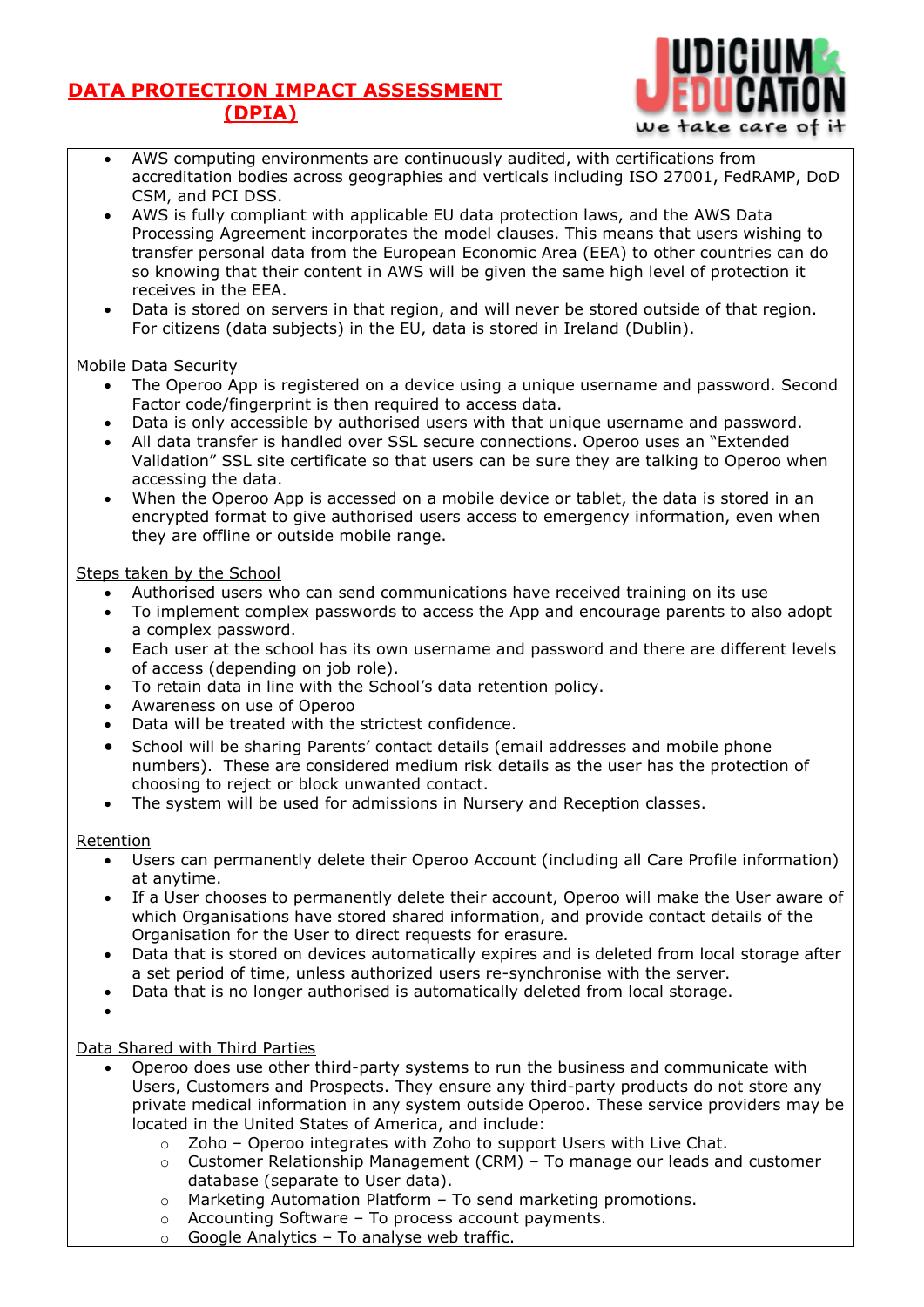

- o Google Cloud Translation To perform language translations.
- o Email To send or reply to emails from a User, Customer or Prospect.

## **5.Impact And Risks**

|                                                                        | <b>Risk Level</b>              | <b>Comments</b> |  |
|------------------------------------------------------------------------|--------------------------------|-----------------|--|
| Likelihood of harm to data<br>subject                                  | Unlikely/Possible/<br>Likely   | Unlikely        |  |
| Severity of harm<br>(regardless of likelihood)                         | Minimal/Significant<br>/Severe |                 |  |
| Overall risk (taking into<br>account measures to<br>reduce risk above) | Low/Medium/High                | Low             |  |
| <b>DPO Assessment of Risk</b>                                          |                                |                 |  |
| Likelihood of harm to data<br>subject                                  | Unlikely                       |                 |  |
| Severity of harm<br>(regardless of likelihood)                         | Minimal                        |                 |  |
| Overall risk (taking into<br>account measures to<br>reduce risk above) | Low                            |                 |  |

#### **Compliance Statement**

I can confirm that this data protection impact assessment has been completed to the best of my knowledge and that Sound Cloud complies with the data protection principles under the GDPR. All privacy risks and solutions have been considered and represent a proportionate response to the identified risks to personal data.

**Signed: Date: 03/09/2021**

### **DPO Statement**

I can confirm that I have reviewed the DPIA above and are satisfied that the school have taken appropriate and proportionate steps to protect the data

**Signed: Jessica Gant on behalf of Judicium Education Date: 03-09-2021**